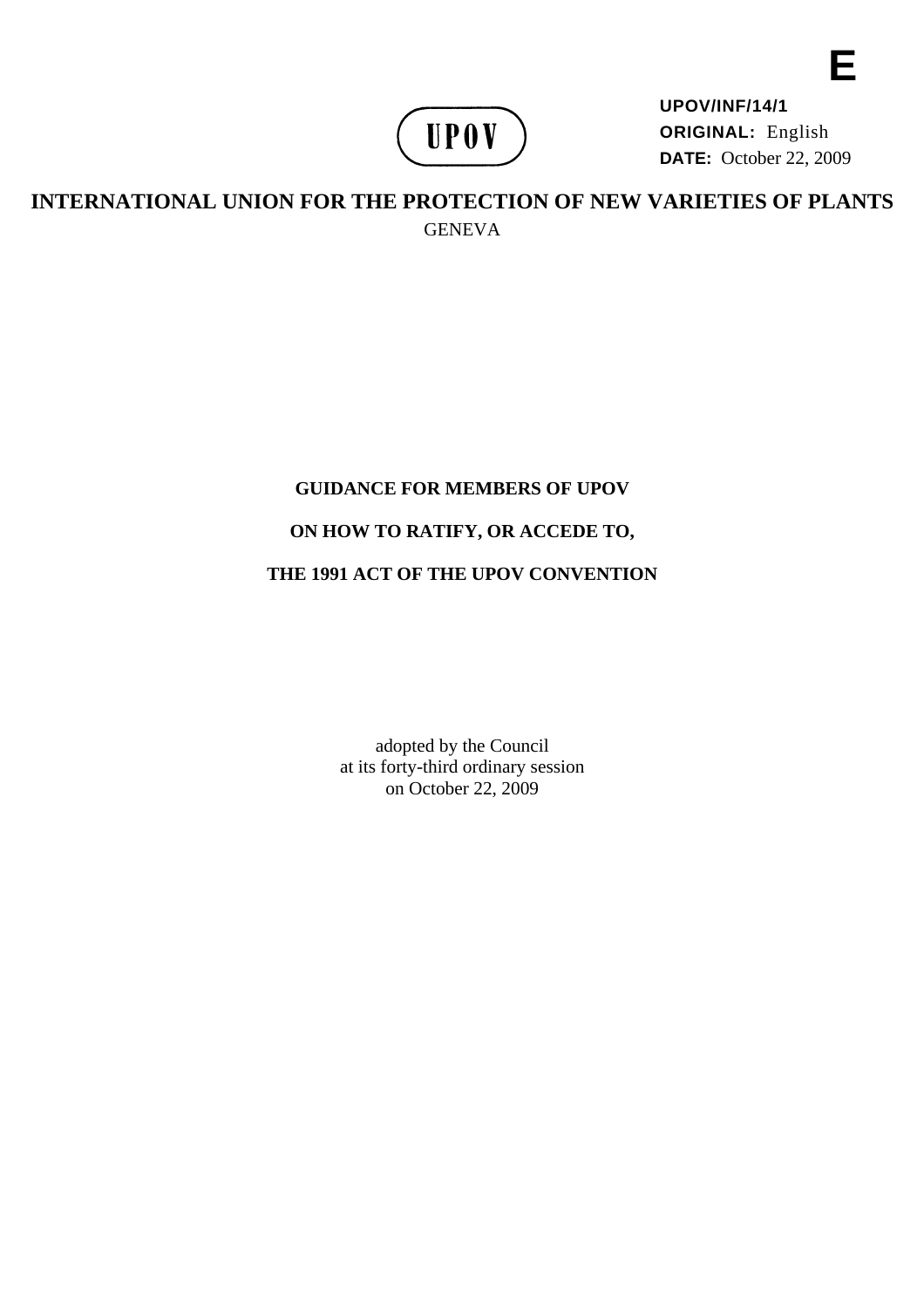|                                                                  | PART I. DEVELOPMENT OF A LAW IN CONFORMITY WITH THE 1991 ACT     |  |  |  |
|------------------------------------------------------------------|------------------------------------------------------------------|--|--|--|
|                                                                  | PART II. IMPLEMENTATION OF THE 1991 ACT OF THE UPOV CONVENTION 4 |  |  |  |
|                                                                  | PART III. DEPOSIT OF THE INSTRUMENT OF RATIFICATION OR ACCESSION |  |  |  |
|                                                                  |                                                                  |  |  |  |
|                                                                  |                                                                  |  |  |  |
|                                                                  |                                                                  |  |  |  |
| PART IV. ENTRY INTO FORCE OF THE 1991 ACT OF THE UPOV CONVENTION |                                                                  |  |  |  |
|                                                                  |                                                                  |  |  |  |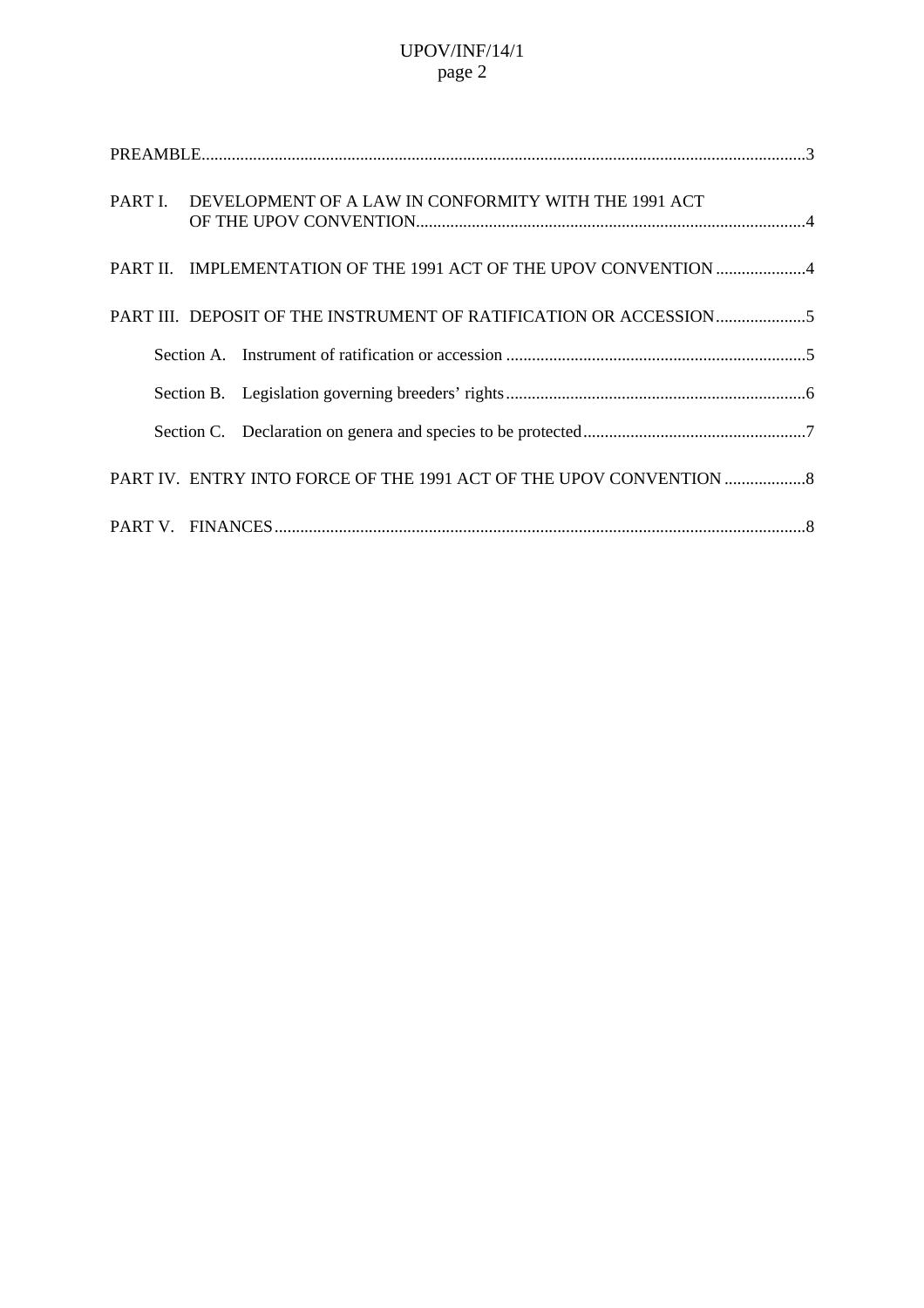# <span id="page-2-0"></span>GUIDANCE FOR MEMBERS OF UPOV ON HOW TO RATIFY, OR ACCEDE TO, THE 1991 ACT OF THE UPOV CONVENTION

#### **PREAMBLE**

1. The purpose of this document is to provide guidance, for members of the International Union for the Protection of New Varieties of Plants (members of the Union) bound by an earlier Act of the UPOV Convention, on how to ratify, or accede to, the 1991 Act of the UPOV Convention. The only binding obligations on members of the Union are those contained in the text of the UPOV Convention itself, and these Guidance Notes must not be interpreted in a way that is inconsistent with the relevant Act for the member of the Union concerned.

2. The procedure for members of the Union on how to ratify, or accede to, the 1991 Act of the UPOV Convention is summarized in the following parts of this document:

| Part I.   | Development of a law in conformity with the 1991 Act of the UPOV<br>Convention; |
|-----------|---------------------------------------------------------------------------------|
| Part II.  | Implementation of the 1991 Act of the UPOV Convention;                          |
| Part III. | Deposit of the instrument of ratification or accession;                         |
| Part IV.  | Entry into force of the 1991 Act of the UPOV Convention; and                    |
| Part V.   | Finances.                                                                       |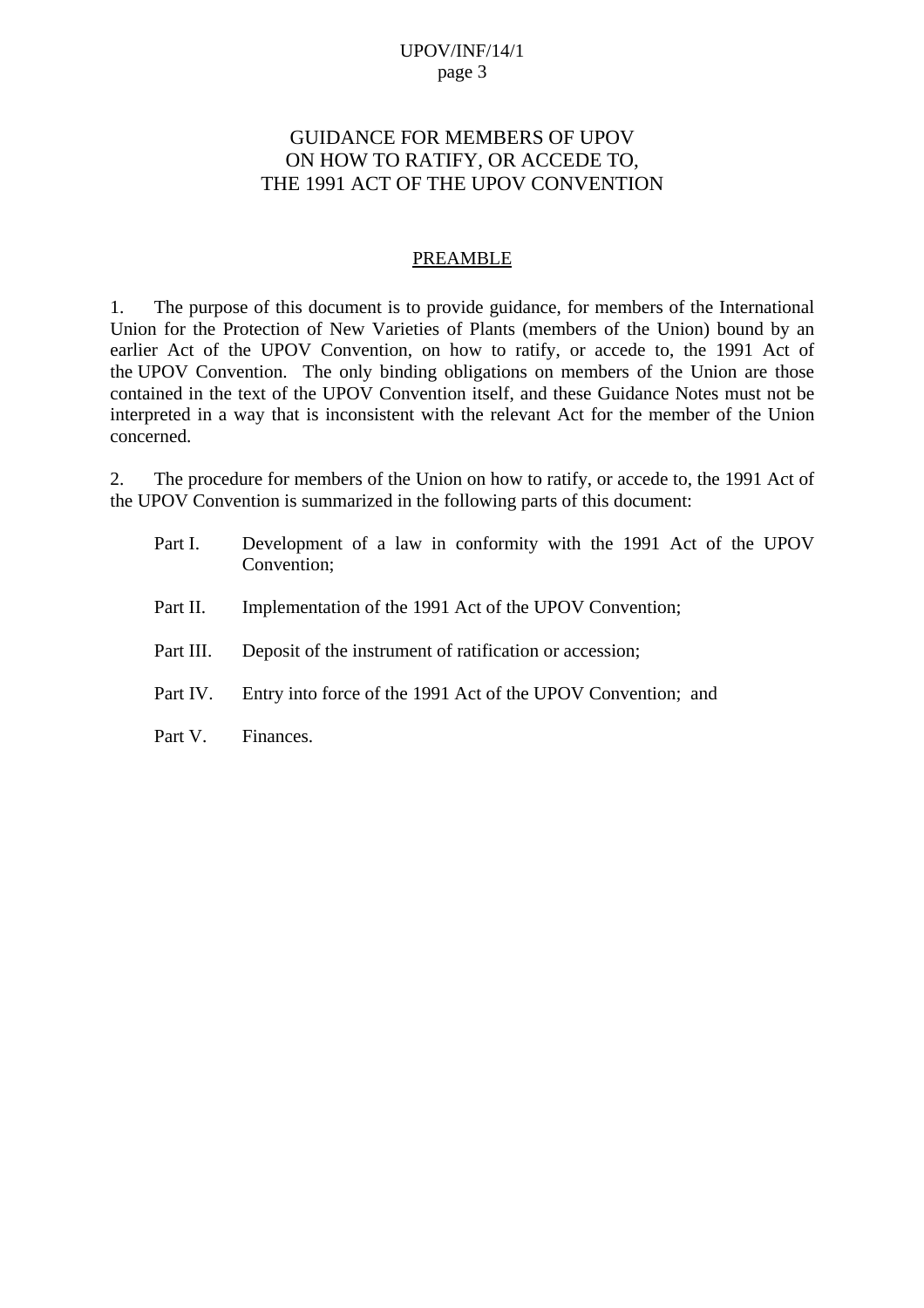#### <span id="page-3-0"></span>PART I. DEVELOPMENT OF A LAW IN CONFORMITY WITH THE 1991 ACT OF THE UPOV CONVENTION

3. Members of the Union are invited to contact the Office of the International Union for the Protection of New Varieties of Plants (Office of the Union), at the earliest opportunity, for assistance in developing a law in accordance with the 1991 Act of the UPOV Convention.

4. Guidance on developing a law in accordance with the 1991 Act of the UPOV Convention can be found in document "Guidance for the preparation of laws based on the 1991 Act of the UPOV Convention" (document [UPOV/INF/6/1\)](http://www.upov.int/en/publications/pdf/upov_inf_6_1.pdf). That document is available in Arabic, Chinese, English, French, German, Russian and Spanish.

## PART II. IMPLEMENTATION OF THE 1991 ACT OF THE UPOV CONVENTION

*Relevant Article* 

 $\overline{a}$ 

#### **Article 30**

## **Implementation of the Convention**

 **(1) [***Measures of implementation***] Each Contracting Party shall adopt all measures necessary for the implementation of this Convention; in particular, it shall:** 

 **(i) provide for appropriate legal remedies for the effective enforcement of breeders' rights;** 

 **(ii) maintain an authority entrusted with the task of granting breeders' rights or entrust the said task to an authority maintained by another Contracting Party;** 

 **(iii) ensure that the public is informed through the regular publication of information concerning** 

- **applications for and grants of breeders' rights, and**
- **proposed and approved denominations.**

 **(2) [***Conformity of laws***] It shall be understood that, on depositing its instrument of ratification, acceptance, approval or accession, as the case may be, each State or intergovernmental organization must be in a position, under its laws, to give effect to the provisions of this Convention.** 

5. Article 30(2) of the 1991 Act of the UPOV Convention requires that, on depositing its instrument of ratification, $<sup>1</sup>$  $<sup>1</sup>$  $<sup>1</sup>$  acceptance, approval or accession, the member of the Union must</sup> be in a position, under its laws, to give effect to the provisions of the 1991 Act of the UPOV **Convention** 

<span id="page-3-1"></span><sup>1</sup> Reference in this document to "ratification" should be understood as covering also acceptance and approval.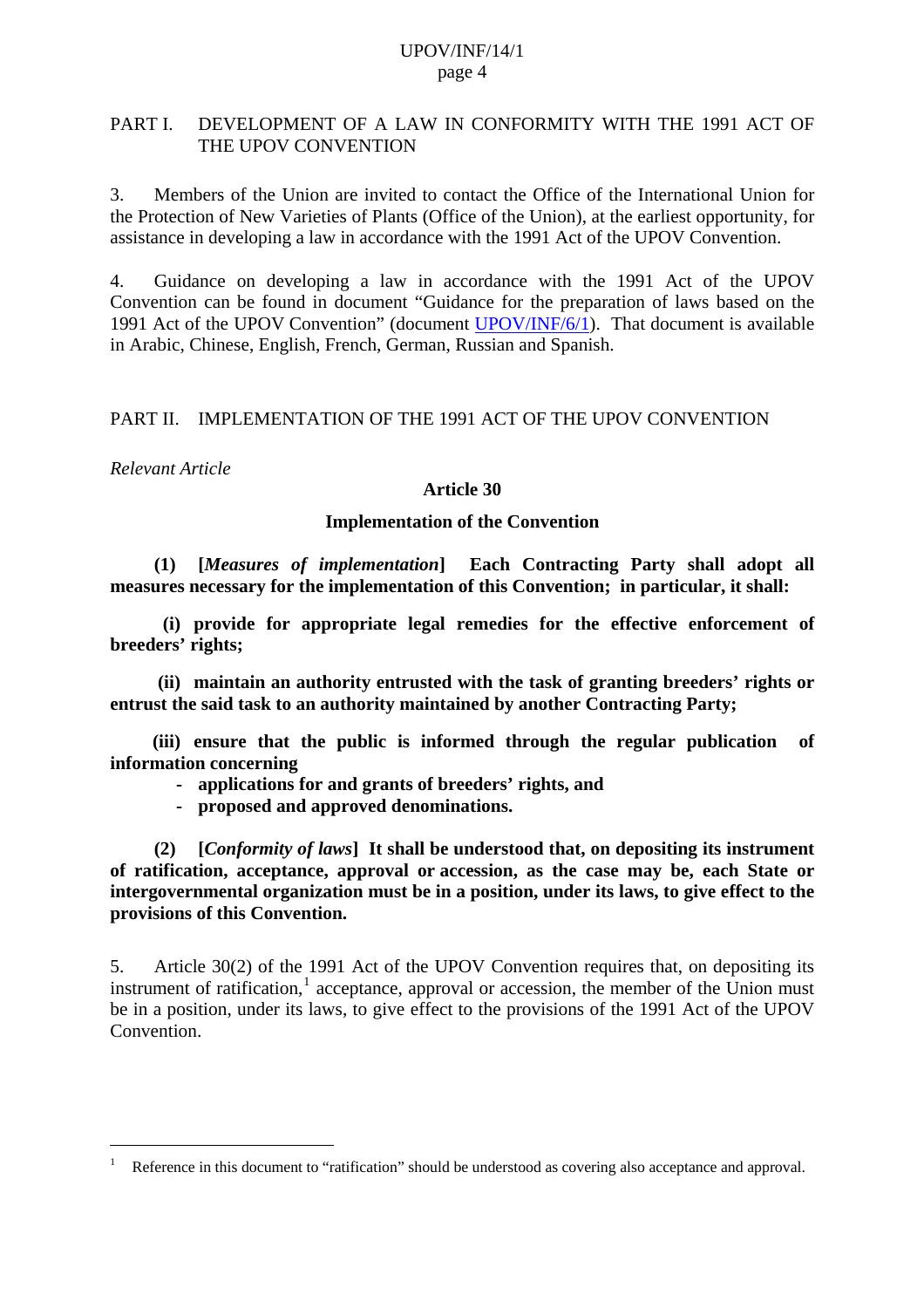#### <span id="page-4-0"></span>PART III. DEPOSIT OF THE INSTRUMENT OF RATIFICATION OR ACCESSION

6. The requirements for the deposit of the instrument of ratification or accession are summarized in the following sections of this document:

Section A. Instrument of ratification or accession;

Section B. Legislation governing breeders' rights; and

Section C. Declaration on genera and species to be protected.

#### *SECTION A. INSTRUMENT OF RATIFICATION OR ACCESSION*

Instrument of ratification, acceptance or approval: for members of the Union that have signed the 1991 Act of the UPOV Convention

*Relevant Article* 

#### **Article 34**

#### **Ratification, Acceptance or Approval; Accession**

**[…]** 

#### **(2) [***Instrument of adherence***] Any State which has signed this Convention shall become party to this Convention by depositing an instrument of ratification, acceptance or approval of this Convention. […]**

7. Information of members of the Union which have signed the 1991 Act of the UPOV Convention and, consequently, would become party to the 1991 Act of the UPOV Convention by depositing an instrument of ratification,<sup>[2](#page-4-1)</sup> acceptance or approval is provided in Annex I to the Council document concerning the annual report of the Secretary-General ([http://www.upov.int/en/documents/index\\_c\\_c\\_extr.htm](http://www.upov.int/en/documents/index_c_c_extr.htm)).

## Instrument of accession: for members of the Union that have not signed the 1991 Act of the UPOV Convention

*Relevant article* 

#### **Article 34**

#### **Ratification, Acceptance or Approval; Accession**

**[…]** 

 $\overline{a}$ 

 **(2) [***Instrument of adherence***] […] Any State which has not signed this Convention and any intergovernmental organization shall become party to this Convention by depositing an instrument of accession to this Convention. […]** 

<span id="page-4-1"></span><sup>&</sup>lt;sup>2</sup> Reference in this document to "ratification" should be understood as covering also acceptance and approval.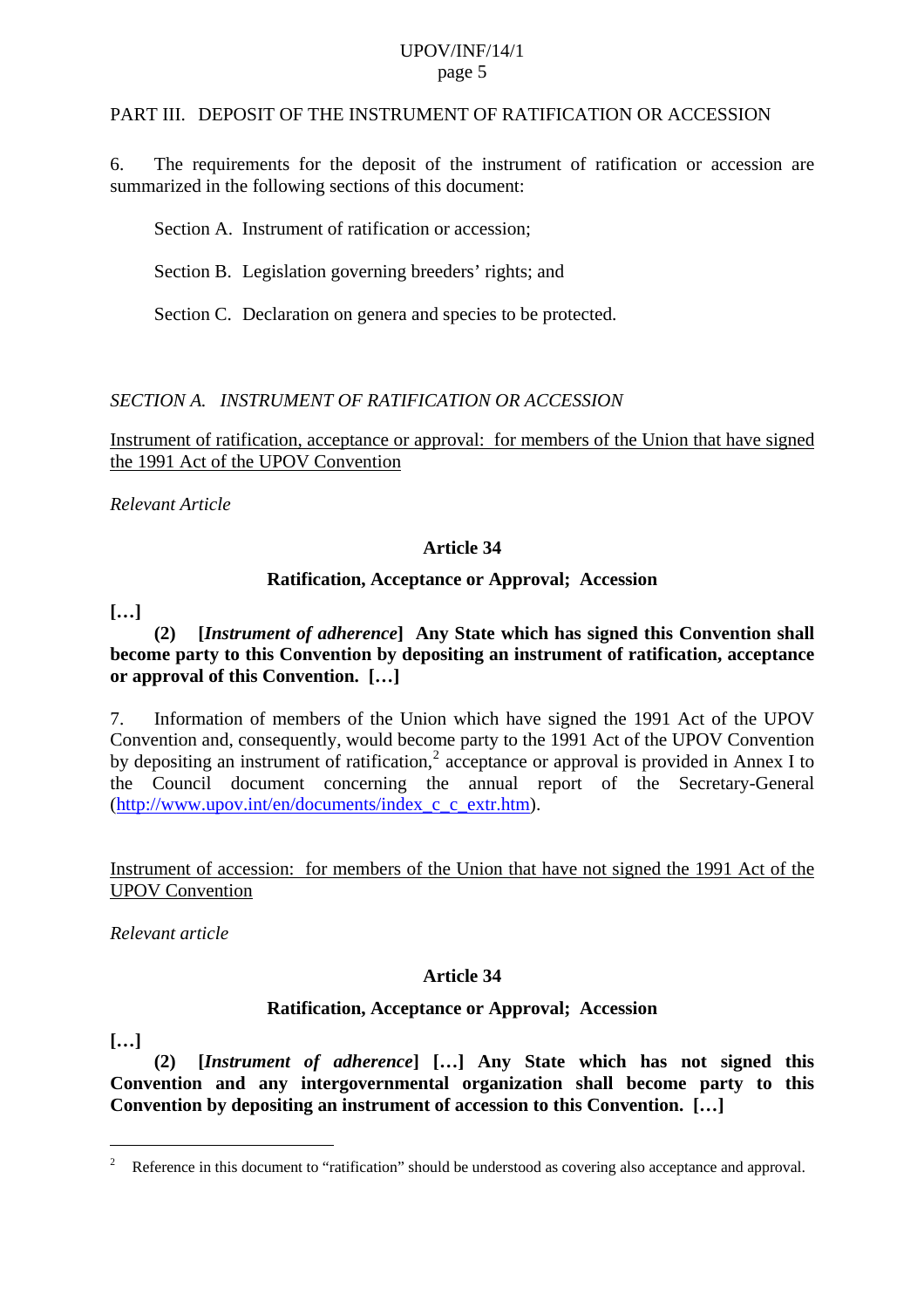#### <span id="page-5-0"></span>Requirements concerning the instrument of ratification or accession

8. The instrument of ratification or accession must be signed by the Head of State, or the Head of Government or the Minister for Foreign Affairs (example text for an instrument of ratification or accession is available from the Office of the Union upon request).

9. The instrument of ratification or accession must be deposited with the Secretary-General of UPOV. It may be deposited in person, or by mail, usually by the Permanent Representative to the Office of the United Nations and other International Organizations in Geneva, or by an official of the Permanent Mission.

#### *SECTION B. LEGISLATION GOVERNING BREEDERS' RIGHTS*

*Relevant article* 

#### **Article 36**

#### **Communications Concerning Legislation and the Genera and Species Protected; Information to be Published**

 **(1) [***Initial notification***] When depositing its instrument of ratification, acceptance or approval of or accession to this Convention, as the case may be, any State or intergovernmental organization shall notify the Secretary-General of** 

 **(i) its legislation governing breeder's rights;** 

**[…]** 

10. The adopted law governing breeder's rights giving effect to the provisions of the 1991 Act of the UPOV Convention is required to be notified at the time of the deposit of the instrument of ratification or accession.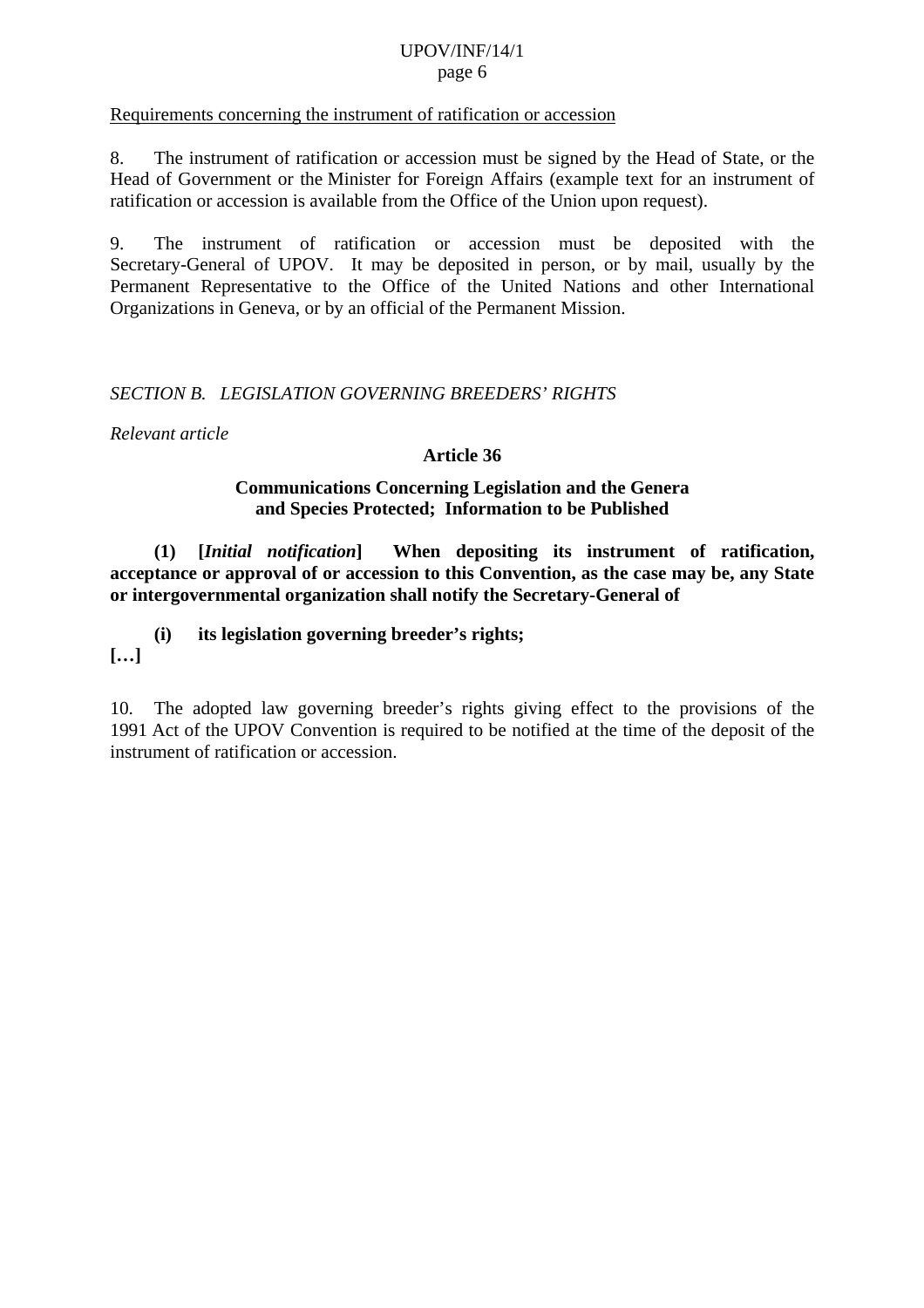#### <span id="page-6-0"></span>*SECTION C. DECLARATION ON GENERA AND SPECIES TO BE PROTECTED*

*Relevant articles* 

#### **Article 36**

#### **Communications Concerning Legislation and the Genera and Species Protected; Information to be Published**

 **(1) [***Initial notification***] When depositing its instrument of ratification, acceptance or approval of or accession to this Convention, as the case may be, any State or intergovernmental organization shall notify the Secretary-General of** 

**[...]** 

 **(ii) the list of plant genera and species to which, on the date on which it will become bound by this Convention, it will apply the provisions of this Convention. […]** 

#### **Article 3**

#### **Genera and Species to be Protected**

 **(1) [***States already members of the Union***] Each Contracting Party which is bound by the Act of 1961/1972 or the Act of 1978 shall apply the provisions of this Convention,** 

 **(i) at the date on which it becomes bound by this Convention, to all plant genera and species to which it applies, on the said date, the provisions of the Act of 1961/1972 or the Act of 1978 and,** 

 **(ii) at the latest by the expiration of a period of five years after the said date, to all plant genera and species. […]**

11. The instrument of ratification or accession must be accompanied by a declaration of the plant genera and species to which the member of the Union will apply the 1991 Act of the UPOV Convention when it becomes bound by the 1991 Act of the UPOV Convention (Article 36(1)(ii) of the 1991 Act of the UPOV Convention).

12. Where the legislation of the member of the Union concerned does not, in the first instance, apply to all plant genera and species, the minimum requirement is to apply the provisions of the 1991 Act of the UPOV Convention to the plant genera and species to which it applied, on the date of the entry into force of the 1991 Act of the UPOV Convention, the provisions of the previous Act of the UPOV Convention by which it was bound and, by the expiration of five years, to all plant genera and species (see Article  $3(1)(i)$ ) and (ii) of the 1991 Act of the UPOV Convention and the Explanatory Notes on Genera and Species to be Protected under the 1991 Act of the UPOV Convention (document [UPOV/EXN/GEN/1\)](http://www.upov.int/en/publications/pdf/upov_exn_gen_1.pdf)).

13. The declaration on genera and species may be made either by a letter from the Minister for Foreign Affairs, a Note from the Ministry of Foreign Affairs, a letter from the Permanent Representative or a Note from the Permanent Mission in Geneva (example text for the above declaration is available from the Office of the Union upon request).